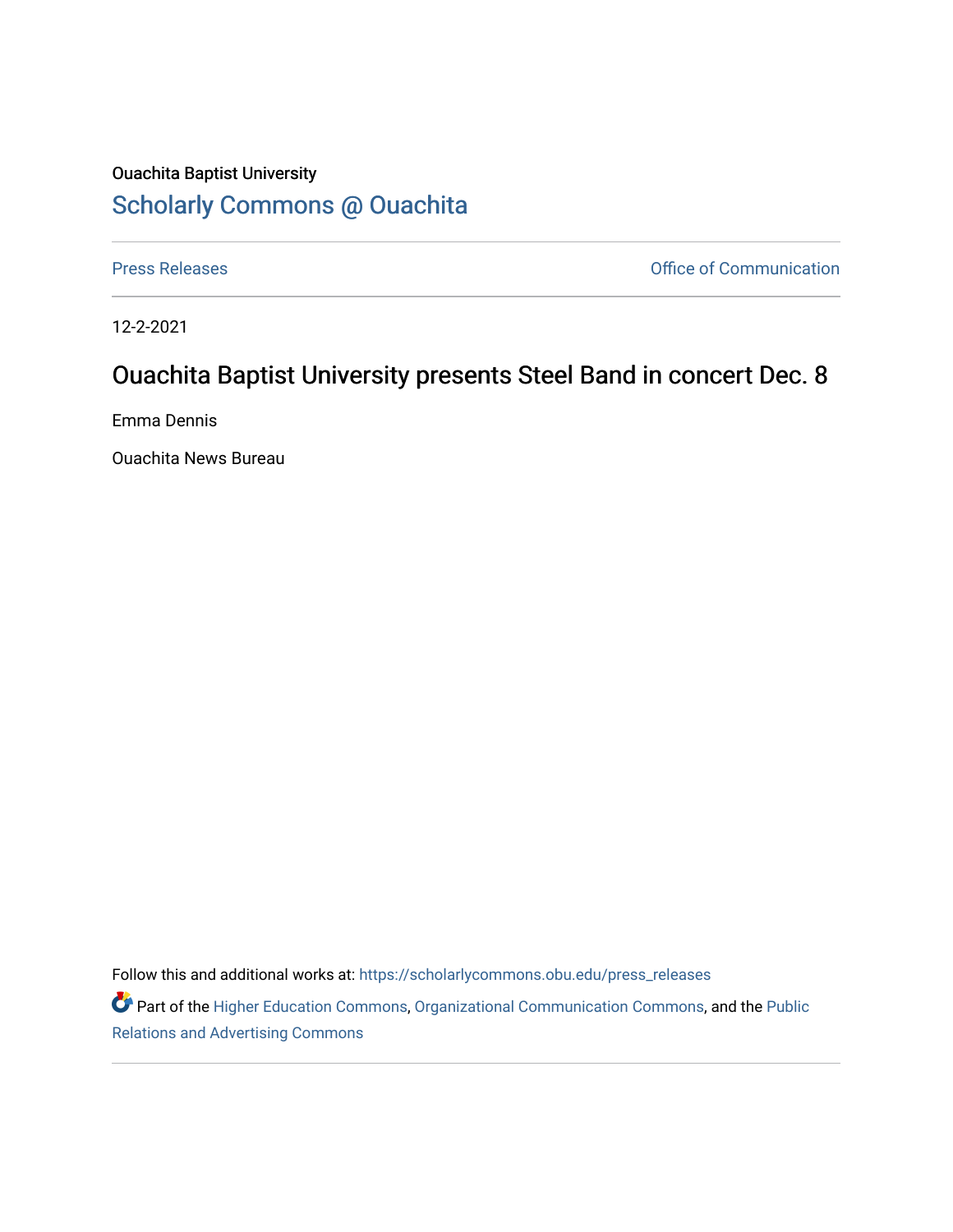



*Photo 1* by Danielle Sourber

For immediate release **Ouachita Baptist University presents Steel Band in concert Dec. 8** *By Emma Dennis* December 2, 2021 For more information, contact OBU's news bureau at [newsbureau@obu.edu](mailto:newsbureau@obu.edu) or (870) 245-5208

ARKADELPHIA, Ark.— Ouachita Baptist University's Division of Music will present the Steel Band in concert Wednesday, Dec. 8, at 8 p.m. in Jones Performing Arts Center. The concert is free and open to the public.

"Each year, the steel bands choose one famous calypsonian (calypso singer) from Trinidad and perform multiple songs by that artist," said Dr. Ryan Lewis, associate professor of music at Ouachita, adding that this year's calypsonian is Aldwyn Roberts, known by the stage name Lord Kitchener. "He is known for his calypso songs about steel drums, playing steel drums and Panorama, the national steel band competition in Trinidad and Tobago."

During the concert, there will be a "Pan Cam" being broadcast live to the back wall of the stage so the audience will be able to see inside the instruments and watch students play them up close.

Songs on the program include "Jump in the Line" by Harry Belafonte; "Conga" by Gloria Estefan; "Power" by Cliff Alexis; "Carol of the Bells" by Mykola Leontovych; "Take On Me" by Pat Waaktaar, Morten Harket and Magne Furuholmen; and "Pan Here to Stay," "Tay Lay Lay" and "The Bee's Melody" by Aldwyn "Lord Kitchener" Roberts.